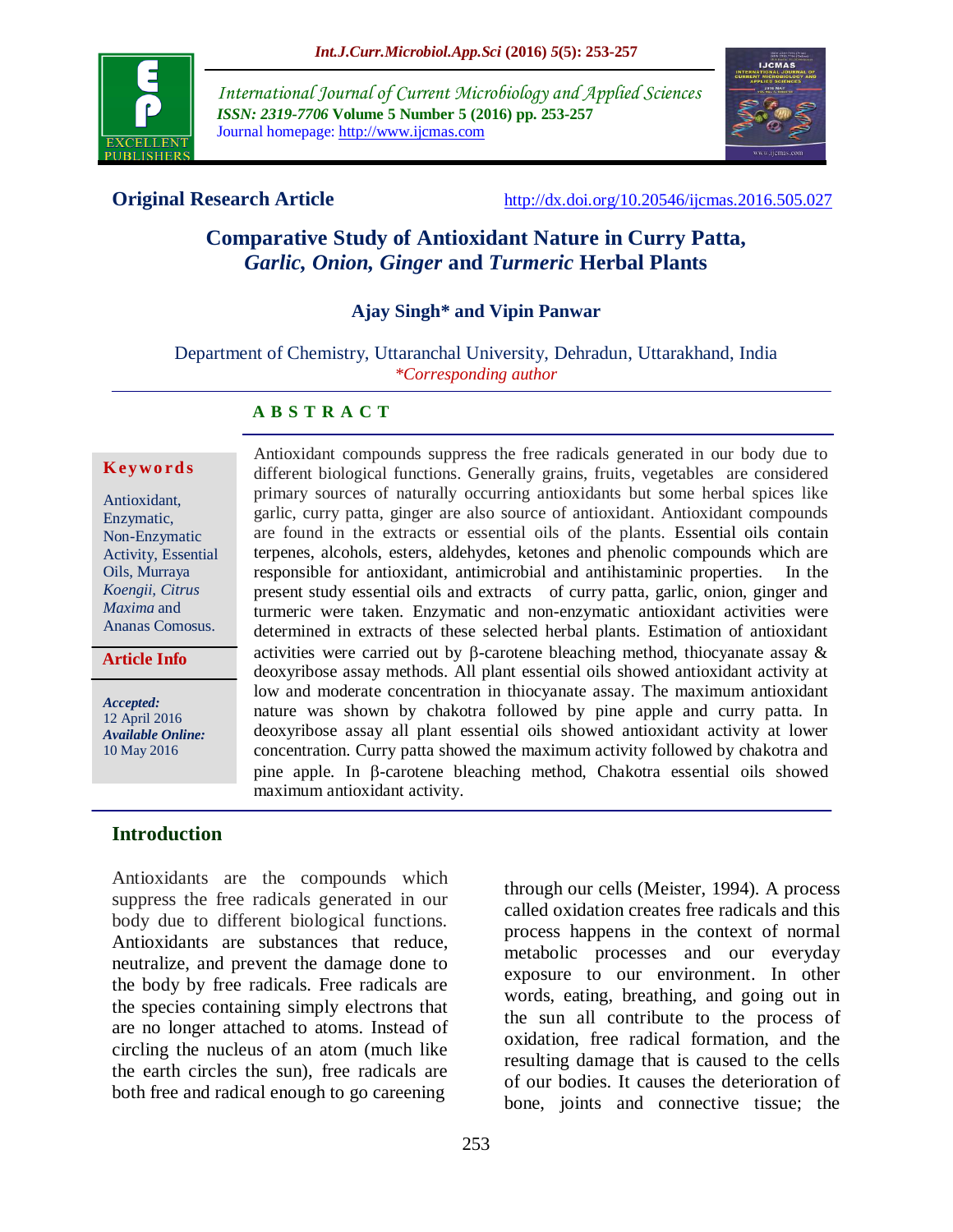wearing out of organs; the decline of the immune system; the irritating advance of the visible effects of aging; and even, possibly, to some extent, [the aging process](http://www.vitaminstuff.com/antiaging.html) itself (*Padayatty et al., 2003*). Various types of food taken by the body play an important role as a health-protecting factor. Antioxidants reduce the risk for chronic diseases including cancer and heart disease. Primary sources of naturally occurring antioxidants are whole grains, fruits, vegetables etc. Some herbal spices like garlic, curry patta, ginger are also source of antioxidant. Antioxidant compounds are found in the extracts or essential oils of the plants. The chemical compounds which are obtained by odoriferous essences extracted from various parts of plants are known as essential oils. Essential oils contain terpenes, alcohols, esters, aldehydes, ketones and phenolic compounds which show antioxidant, antimicrobial, and antihistaminic properties. Citrus fruits are notable for their fragrance or essence, partly due to [flavonoids](http://en.wikipedia.org/wiki/Flavonoids) and [limonoids](http://en.wikipedia.org/wiki/Limonoids) contained in the rind, and most are juiceladen(German, 1999). The juice contains a high quantity of [citric acid](http://en.wikipedia.org/wiki/Citric_acid) giving them their characteristic sharp flavor. They are also good sources of [vitamin C](http://en.wikipedia.org/wiki/Vitamin_C) and [flavonoids.](http://en.wikipedia.org/wiki/Flavonoid) (Knight, 1998)..Essential oils are used as flavouring agent or disinfectant or as perfume in food industry, perfume or pharma industry.

Citrus fruits are important source of bioactive compounds including antioxidants such as ascorbic acid, flavonoids, phenolic compounds and pectins that are important to human nutrition (Fernandez- Lopez *et al.,*  2005; Jayaprakasha and Patil, 2007; Ebrahimzadeh *et al.,* 2004). Flavanones, flavones and flavonols are three types of flavonoids which occur in Citrus fruits (Calabro *et al.,* 2004). The main flavonoids found in citrus species are hesperidine,

narirutin, naringin and eriocitrin (Mouly *et al.,* 1994; Schieber *et al.,* 2001).

Early research on the role of antioxidants in biology focused on their use in preventing the oxidation of [unsaturated fats,](http://en.wikipedia.org/wiki/Unsaturated_fat) which is the cause of [rancidity.](http://en.wikipedia.org/wiki/Rancidity) Antioxidant activity could be measured simply by placing the fat in a closed container with oxygen and measuring the rate of oxygen consumption. However, it was the identification of [vitamins A,](http://en.wikipedia.org/wiki/Vitamin_A) [C,](http://en.wikipedia.org/wiki/Vitamin_C) and E as antioxidants that revolutionized the field and led to the realization of the importance of antioxidants in biochemistry of living organisms (Jeffrey, 1986)**.**

Much like the immune system itself, which operates at a cellular level, the hardworking vitamin C reaches every cell of the body. The concentration of vitamin C in both blood serum and tissues is quite high. In fact, this nutrient plays a major role in the manufacture and defence of our connective tissue, the elaborate matrix that holds the body together. It serves as a primary ingredient of collagen, a glue-like substance that binds cells together to form tissues (*Padayatty et al., 2003*). As a water-soluble antioxidant, vitamin C is in a unique position to "scavenge" aqueous proxy radicals before these destructive substances have a chance to damage the lipids. It works along with vitamin E, a fat-soluble antioxidant, and the enzyme glutathione peroxidase to stop free radical chain reactions. (Valco *et al*., 2007).

## **Materials and Methods**

## **Material**

Leaves of curry patta were collected from FRI-Dehradun while garlic, onion, ginger and turmeric were collected from local market of Dehradun. Essential oils were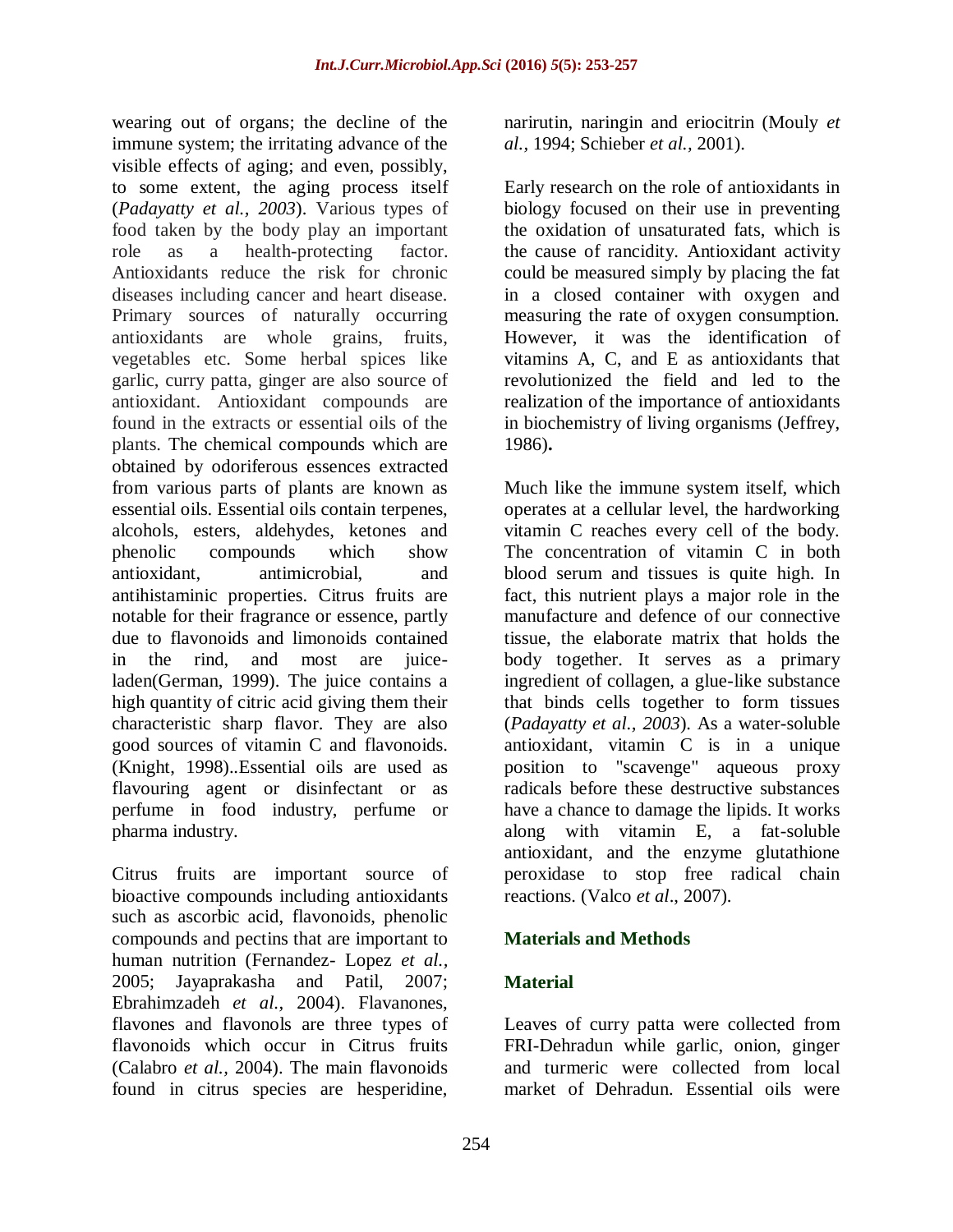extracted from curry patta by using Clevenger assembly. Other materials( garlic, ginger, onion and turmeric) were peeled off. After peeling juice was extracted with the help of juicer & mixer in laboratory. Equal volume of the juices was taken and mixes it with 50% ethanol. It was centrifuged at 5000 rpm for 10 minutes. Supernatant was separated and pellet was discarded. Essential oil & supernatant liquid was used for estimation of antioxidant activity. Protein content was estimated by using Lowry's method & Bradford Method taken from Singh & Sawhney's introductory practical Biochemistry book (Sawhney and Singh, 2007).

## **Enzymatic Antioxidant Activity: Superoxide Dismutase (SOD) Activity Assay**

In this method four solutions A, B, C & D were prepared.

**Solution A:** 0.1mM EDTA containing  $50mM$  Na<sub>2</sub>CO<sub>3</sub>.

**Solution B:** 90µM Nitroblue tetrazolium in solution A.

**Solution C:** 0.6% triton X in solution A.

**Solution D:** 20mM hydroxylamine HCl  $(pH-6)$ 

In the test tubes, 1.3 ml of solution A and 0.5ml solution B then 0.1 ml of solution C and 0.1 ml of solution D were added to the tubes and mixed well. 5µl juice extract was added to that reagent mixture and immediately absorbance at 560nm at interval of 20 second was taken. SOD was calculated. Estimation of ascorbic acid (Vitamin C) of samples done by using method given in Sawhney and Singh (2007).

## **-Carotene Bleaching Method**

In this procedure the plant extracts or essential oil, Vitamin E and BHA (butylated hydroxy anisole) were applied on TLC plates and after developing with a suitable solvent system, plates were sprayed with a betacarotene solution and exposed to daylight until discoloring of the background (6hrs.) The active compounds were seen as orange color on the plate. Methanolic extracts of Citrus plants, Vitamin E and BHA were used as positive controls. Extracts which showed strong antioxidant activity were subjected to further tests. The same experiment was performed for the isolated fractions and compounds.

## **Thiocyanate Assay**

The peroxy radical scavenging activity was determined by thiocyanate method using vit. C as standard. Increasing concentration of the fractions in 0.5 ml of distilled water was mixed with 2.5 ml of 0.02 M linoleic acid emulsion (in 0.04 M phosphate buffer pH 7.0) and 2 ml phosphate buffer (0.04M, pH 7) in a test tube and incubated in darkness at 37oC. At intervals during incubation, the amount of peroxide formed was determined by reading the absorbance of the red colour developed at 500 nm by the addition of 0.1 ml of 30% ammonium thiocyanate solution and 0.1 ml of 20 mM ferrous chloride in 3.5% hydrochloric acid to the reaction mixture. The percentages scavenging inhibitions was calculated and were compared with the standard, Ascorbic acid. A control was also prepared replacing water with plant extract and essential oil.

Experimental results of protein content in samples are given in Table-1, Ascorbic acid and & SOD activities are given in Table-2,  $\arccos$  antioxidant activities by  $\beta$ -carotene bleaching method are given in table-3.

## **Results and Discussion**

From above table, it can be estimated that for 1ml juice, 3.97 gm of curry patta, 4.17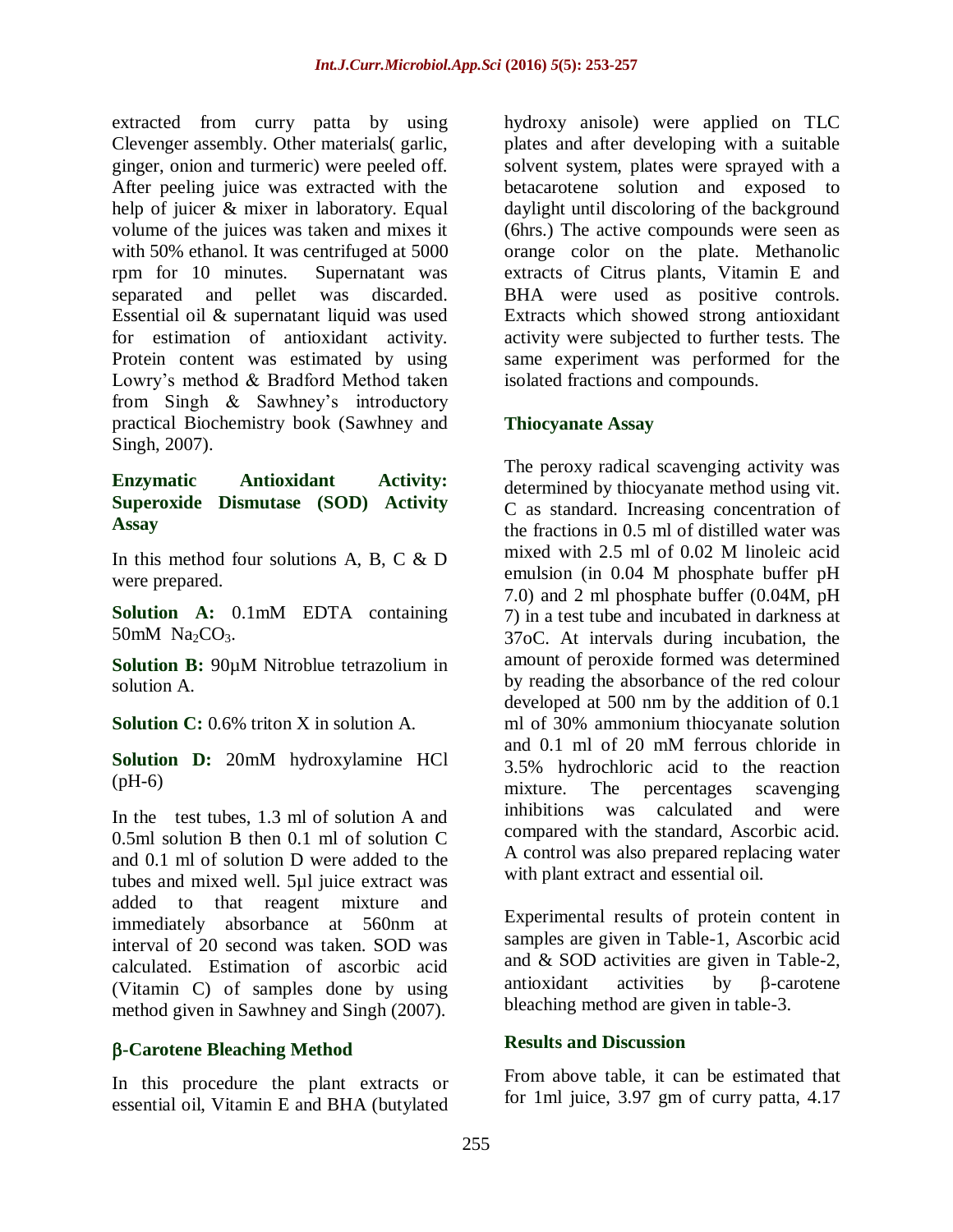gm of ginger and 4.09 of garlic, 4.03 g of onion & 4.06 gm of turmeric was needed. Curry patta was found to have maximum protein content i.e. 29.5µg/ml, followed by garlic and turmeric.

| S.No. | <b>Samples</b> | Wt. of sample for  | <b>Protein in Juice</b> | Protein in sample |
|-------|----------------|--------------------|-------------------------|-------------------|
|       |                | 1ml of juice (gms) | Extract $\mu$ g/ml      | $\mu$ g/gm        |
|       | Curry Patta    | $50/12.6 = 3.97$   | 118                     | $118/3.97=29.5$   |
| 2     | Ginger         | $50/12 = 4.17$     | 119                     | 119/4.17=28.53    |
| 3.    | Garlic         | $50/12.2=4.09$     | 120                     | 120/4.09=29.3     |
| 4.    | Onion          | $50/12.4 = 4.03$   | 114                     | 114/4.03=28.28    |
| 5.    | Turmeric       | $50/12.3 = 4.065$  | 118                     | 118/4.06=29.03    |
|       |                |                    |                         |                   |

#### **Table.1** Protein Content in Samples

#### **Table.2** Ascorbic Acid & SOD in Plant Samples

| S.No. | <b>Plant</b><br><b>Sample</b> | <b>SOD</b><br>Activity(unit/mg) | Ascorbic acid<br>mg/ml of juice | Ascorbic acid in per<br>gram of sample |
|-------|-------------------------------|---------------------------------|---------------------------------|----------------------------------------|
|       | Curry Patta                   | 18.5                            | 0.65                            | $0.65/3.97=0.16$                       |
| 2.    | Ginger                        | 18.7                            | 0.62                            | $0.62/4.17=0.14$                       |
|       | Garlic                        | 18.9                            | 0.63                            | $0.63/4.09=0.154$                      |
| 4.    | Onion                         | 18.0                            | 0.60                            | $0.60/4.03=0.149$                      |
| 5.    | Turmeric                      | 18.6                            | 0.61                            | $0.61/4.06=0.150$                      |

#### **Table.3** Antioxidant Activity by b-carotene Bleaching Method

| S.N | <b>Fruit Sample</b> | Antioxidant<br>activity<br>Quantity<br>of<br>when<br>essential oil -10µL | Antioxidant<br>activity<br>when<br>Quantity<br>of<br>essential oil - 20µL |
|-----|---------------------|--------------------------------------------------------------------------|---------------------------------------------------------------------------|
|     | <b>Curry Patta</b>  | 69.3                                                                     | 72.0                                                                      |
|     | Ginger              | 70.4                                                                     | 72.9                                                                      |
|     | Garlic              | 68.3                                                                     | 70.0                                                                      |
|     | Onion               | 67.2                                                                     | 69.5                                                                      |
|     | Turmeric            | 69.1                                                                     | 71.9                                                                      |

Enzymatic antioxidant property: Superoxide dismutase was found to be maximum in garlic (18.9unit/mg of protein) followed by ginger (18.7 unit/mg) and turmeric(18.6 unit/mg). Ascorbic acid was observed maximum in curry patta (0.65 mg/ml) followed by garlic (0.62 mg/ml). Ascorbic acid on the basis of weight of sample taken was also observed maximum in curry patta then in ginger and turmeric. (Table 2). Results observerd by Ajay singh *et al.,* also

supports our study. Antioxidant property of citrus fruits is mainly due to vitamin C (ascorbic acid), terpenes like limonene and flavonoids compounds. The results reported by Gavy and Singh also support our findings (*Padayatty et al., 2003*)**.**

#### **-Carotene Bleaching Method**

Antioxidant activity by  $\beta$ -carotene bleaching method was determined by taking 10 & 20